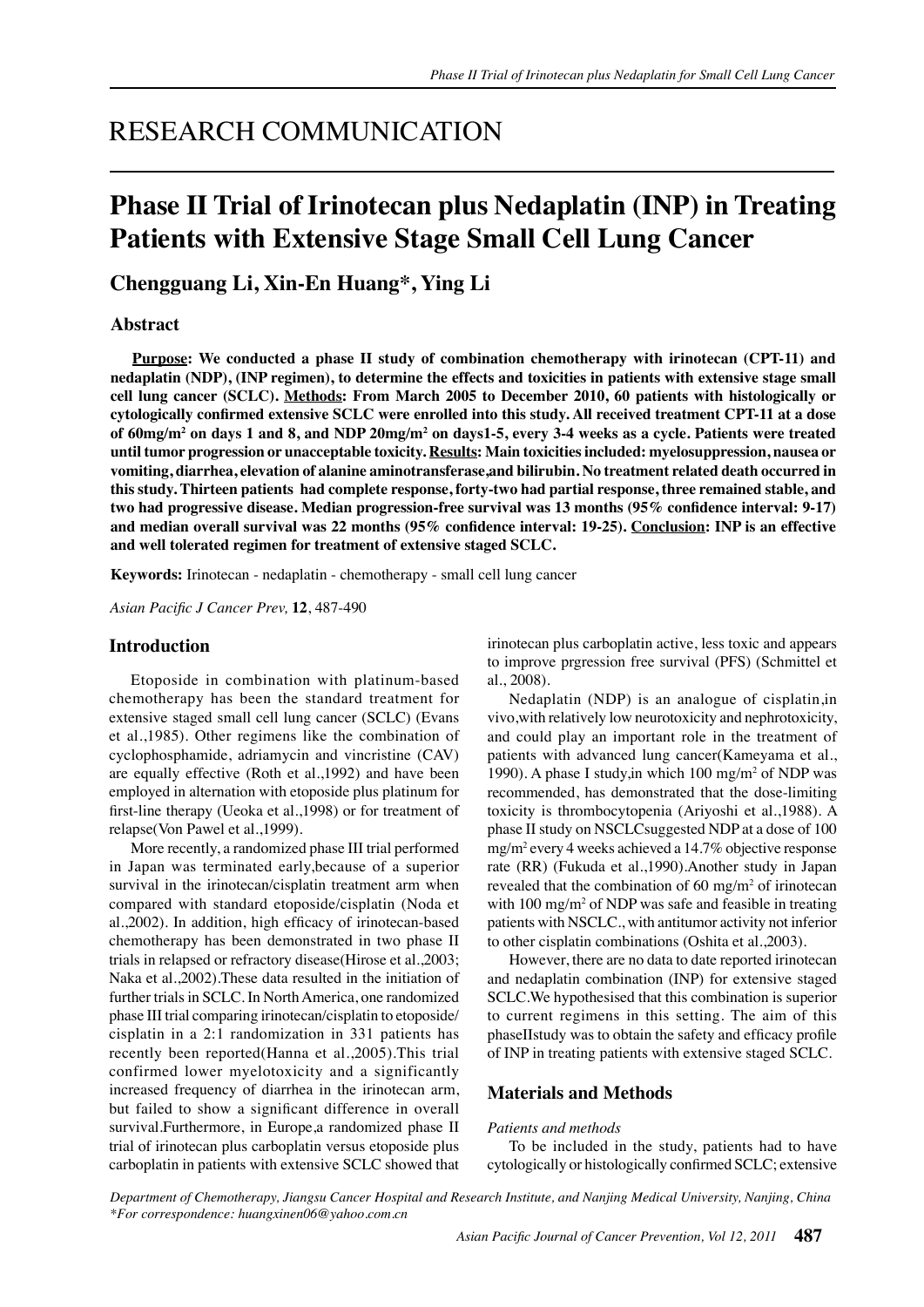#### *Chengguang Li et al*

disease (defined by distant metastasis, contralateral hilarnode metastasis, or both; those with pleural effusion alone were excluded); no prior radiotherapy, chemotherapy, or surgery; measurable lesions; an Eastern Cooperative Oncology Group (ECOG) performance status of 0, 1, or 2; a life expectancy of at least three months; an age of 70 years or less; and adequate organ function. Staging of the tumor was based on the results of physical examination, chest radiography,computed tomography (CT) of the chest,brain,and abdomen, radionuclide bone scanning, and other tests as needed. Adequate organ function (adequate function of the bone marrow, liver, and kidney) was defined as indicated by a leukocyte count of at least 4000 per cubic millimeter, a platelet count of at least 100,000 per cubic millimeter, a hemoglobin level of at least 9.5g per deciliter (5.9 mmol per liter), aspartate aminotransferase and alanine aminotransferase levels no higher than 100 IU per milliliter, a serum creatinine level no higher than 1.2 mg per deciliter (106 μmol per liter), and a creatinine clearance of at least 60 ml per minute.

The exclusion criteria were infection, diarrhea, ileus, interstitial ,pneumonitis, pulmonary fibrosis, uncontrolled diabetes mellitus, myocardial infarction within the preceding three months, massive pleural or peritoneal effusion, symptomatic brain metastases requiring wholebrain irradiation or administration of corticosteroids, a paraneoplastic syndrome, an active synchronous cancer, and pregnancy or breast-feeding.

#### *Treatment protocol*

A cycle of INP is as follows: irinotecan  $60$ mg/m<sup>2</sup> on days 1 and 8, and NDP  $20$ mg/m<sup>2</sup> on days 1-5, repeat every 3-4 weeks. Antiemetic treatment was granisetron 3mg by intravenous bolus infusion prior to chemotherapy. Routine blood test, blood biochemistry and tumor markers were reviewed weekly during and after chemotherapy. If leukocyte count fell below 2000 per cubic millimeter or neutrophil count fell below 1000 per cubic millimeter, recombinant human granulocyte colony-stimulating factor was administered until the leukocyte or neutrophil count was restored.

### *Evaluations*

All patients underwent weekly evaluations that included an assessment of symptoms, a physical examination, chest radiography, a complete blood count, blood-chemistry studies (including measurements of aspartate aminotransferase and alanine aminotransferase, lactate dehydrogenase, bilirubin, serum creatinine, blood urea nitrogen, total protein, serum albumin, serum electrolytes, and calcium), and urinalysis. Tumor assessment was evaluated after every two cycles of INP. Tumor response was evaluated according to World Health Organization criteria and was assessed by CT or MRI and by the same tests used initially to stage the tumor (Gehan et al., 2000). A complete response (CR) was defined as the disappearance of all clinical and radiologic evidence of tumor for at least four weeks; a partial response (PR) was defined as a decrease of 50 percent or more in the sum of the products of the longest perpendicular diameters of all measurable lesions for at least four weeks; and progressive

disease (PD) was defined as an increase of more than 25 percent in the sum of the products of the perpendicular diameters of all measurable lesions or the appearance of new lesions. All other circumstances were considered to indicate stable disease (SD).

Patients were assessed and graded for toxicity according to WHO criteria (Miller et al., 1981).

Records with no reply were followed by local Ministry 00.0 Our end point was overall survival from the data documenting pathological diagnosis to Dec 2010. Survival data were obtained from the hospital follow-up team. of Public Security.

### *Statistical analysis*

50.0 75.0 The study data were analyzed through the STATA 8.0 software(Stata Corporation, 4905 Lakeway Drive College Station, Texas 77845 USA). The Kaplan–Meier method was used for plotting survival curves.

## **Results**

0 25.0 Sixty patients,36 men and 24 women, were enrolled into this study. Characteristics of patients are presented in Table 1.

#### *Toxicity*

All 60 patients were assessable for toxicity. Main toxic effects are shown in Table 2. No treatment related death occurred in this study.The most common toxicity was mylosuppression (83.3%),nausea or vomiting (95%),diarrhea (83.3%),elevation of alanine aminotransferase(91.7%), and bilirubin(80%). Other side effects included: anemia,fever, peripheral neuropathy and creatinine elevation.

| <b>Table 1. Characteristics of the Patients</b> |
|-------------------------------------------------|
|                                                 |

| Characteristic            |               | No $(\%)$   |
|---------------------------|---------------|-------------|
| Age (yr)Median (Range)    |               | $61(43-75)$ |
| Sex                       | Male          | 36(60.0)    |
|                           | Female        | 24 (40.0)   |
| ECOG performance status*  | $\theta$      | 8 (13.3)    |
|                           | 1             | 47 (78.3)   |
|                           | 2             | 5(8.3)      |
| Weight loss during        | $<$ 5%        | 43 (71.7)   |
| previous 6 mo             | $5 - 10\%$    | 14(23.3)    |
|                           | $>10\%$       | 3(5.0)      |
| Lymph-node metastasis     |               |             |
| Contralateral mediastinal | Absent        | 41 (68.3)   |
|                           | Present       | 19 (31.7)   |
| Supraclavicular           | Absent        | 52 (86.7)   |
|                           | Present       | 8(13.3)     |
| Distant metastasis†       | Absent        | 3(5.0)      |
|                           | Present       | 57 (95.0)   |
|                           | Liver         | 14(23.3)    |
|                           | Lung          | 17(28.3)    |
|                           | Brain         | 5(8.3)      |
|                           | Bone          | 8 (13.3)    |
|                           | Adrenal gland | 7(11.7)     |
|                           | Bone marrow   | 6(10.0)     |

\*ECOG denotes Eastern Cooperative Oncology Group; †Some of the patients had distant metastasis to more than one site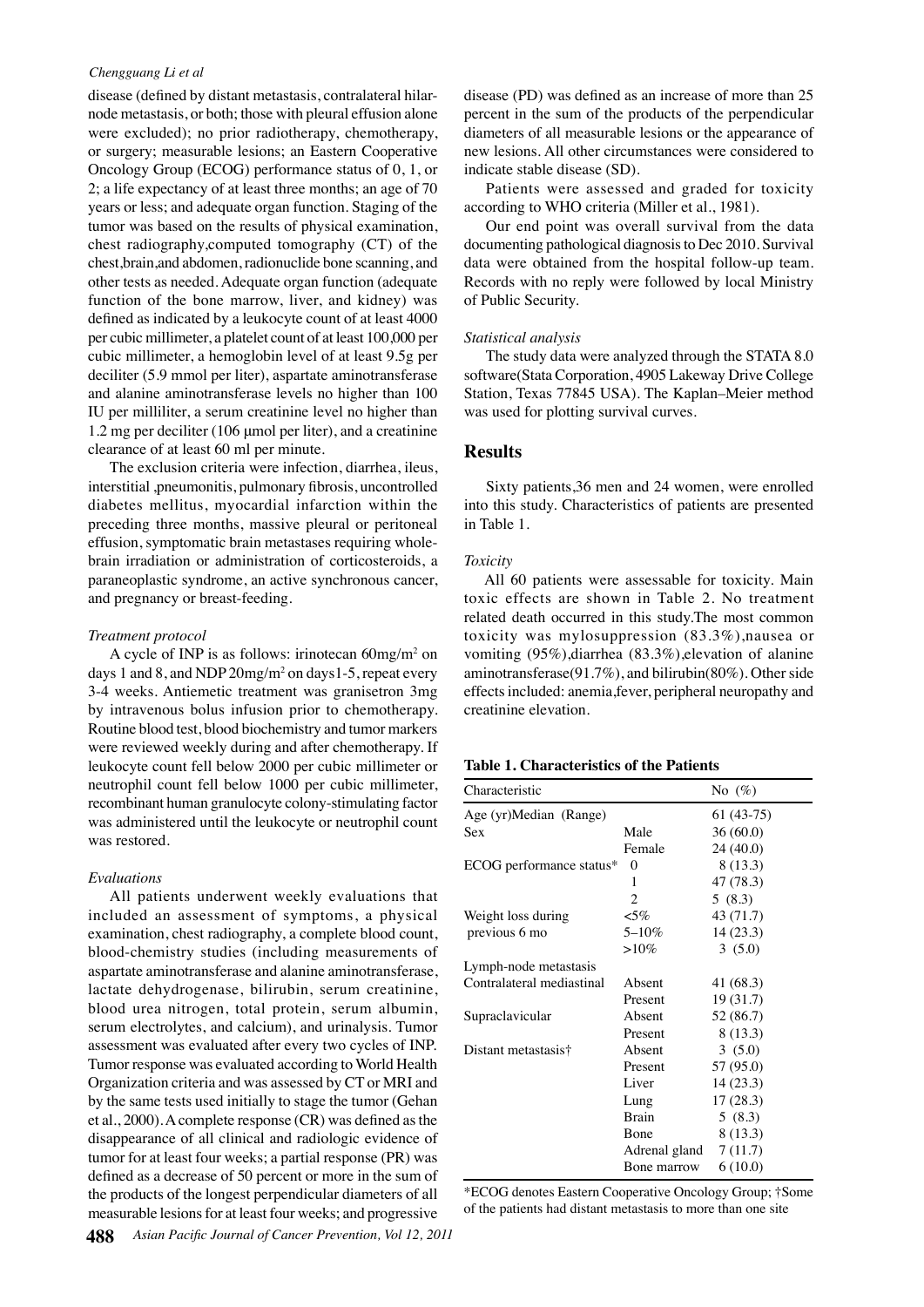**Table 2. Toxicity Characteristics for the Patients**

| Grade<br>Toxicity    | 1         | 2                              | 3                | 4      |
|----------------------|-----------|--------------------------------|------------------|--------|
| Hematologic          |           |                                |                  |        |
| Neutropenia          |           | 28 (46.7) 17 (28.3)            | $7(11.7)$ 2(3.3) |        |
| Leukopenia           |           | 23 (38.3) 19 (31.7)            | 6(10.0)          | 2(0.3) |
| Anemia               |           | 29 (48.3) 10 (16.7)            | 5(8.3)           | 0(0.0) |
| Thrombocytopenia     |           | $24(40.0)$ 20 (33.3)           | 5(8.3)           | 2(3.3) |
| Nonhematologic       |           |                                |                  |        |
| Diarrhea             |           | $22(36.7)$ 19 (31.7)           | 8 (13.3)         | 1(1.7) |
| Nausea or vomiting   |           | $13(21.7)$ 24 (40.0) 10 (16.7) |                  | (0.0)  |
| Decrease in arterial |           |                                |                  |        |
| oxygen pressure      | 15(25.0)  | 7(11.7)                        | 1(1.7)           | 1(1.7) |
| Increase in ALT      | 28 (46.7) | 17(28.3)                       | 7(11.7)          | 2(3.3) |
| Increase in AST      | 24(40.0)  | 8 (13.3)                       | (0.0)            | 0(0.0) |
| Fever                | 13(21.7)  | 6(10.0)                        | 2(3.3)           | 0(0.0) |
| Increased bilirubin  | 22(36.7)  | 24(40.0)                       | 2(3.3)           | (0.0)  |
| Increased creatinine | 9(15.0)   | 3(5.0)                         | (0.0)            | (0.0)  |
| Periph neuropathy    | 3(5.0)    | (0.0)                          | (0.0)            | (0.0)  |

Data are No and % values; ALT, alanine aminotransferase; AST, aspartate aminotransferase

#### *Response Rates of Treatment*

All patients were assessable for response.Thirteen patients (21.7%) had CR,42(70%) had PR, 3 (5%) had SD and 2(3.3%) experienced PD.

#### *Survival*

As of December 2010, when the final analysis was conducted, the median overall survival of our patient cohort was 22 months(95% confidence interval, 19-25) and the median progression-free survival was 13 months (95% confidence interval, 9-17) (Figures 1 and 2).



**Figure 1. a) Overall and b) Progression-free Survival**  Kaplan Meir survival estimates curves for 60 Extensive-Stage Small Cell Lung Cancer Patients

#### **Discussion**

The current well documented chemotherapy for extensive SCLC is a combination of etoposide and cisplatin or an alternate with other combinations consisting cyclophosphamide, doxorubicin, or vincristine,etc.These regimens yield a median survival of 8 to 10 months and a 2-year survival rate of 10 percent(Evans et al.,1985;Ihde et al.,1994;Sundstrom et al.,2002). In our present phaseⅡstudy, 60 patients with extensive SCLC who were treated with INP had a median overall survival of 22 months, median progression free survival of 13 months and overall response rate of 91.7% that were superior to previous studies(Noda,et al.,2002; Hanna,et al.,2005; Schmittel,et al.,2006).

Noda,et al investigated irinotecan-plus-cisplatin combination in extensive SCLC and reported a significant survival benefit , as well as a high response rate of 84.4%( Noda,et al.,2002). However,in North America, Hanna,et al reported that the response rate was 48%(Hanna,et al.,2005).Later in Europe, Schmittel,et al compared irinotecan plus carboplatin(IP) with etoposide plus carboplatin(EP) in extensive staged SCLC, response rates were 67% and 59% respectively(Schmittel.et al., 2006). Median PFS was 9 months (95% CI 7.1–10.9) in IP arm and 6 months (95% CI 4.1–7.9) in EP arm (P = 0.03) (Schmittel et al., 2006).The reason for high response rate and long survival observed in our study could be the addition of nedaplatin and its asssociated low toxic effcts.

A marked synergistic interaction was observed when tumor cells were simultaneously exposed to NDP and irinotecan (Kanzawa et al.,2001). The topoisomerase I inhibitory effect of irinotecan has been reported to be enhanced tenfold in the presence of NDP in an analysis of the effects of NDP and SN-38 on the activity of DNA topoisomerase I using nuclear protein extract of SBC-3 cells(Kanzawa et al.,2001). In that study, neither the catalytic activity of topoisomerase I nor its susceptibility to topoisomerase I inhibitors was affected by pretreatment with NDP. Anti-tumor effect of NDP and irinotecan combined together may correlate with the influence of NDP on the irinotecan-induced inhibition of topoisomerase I. In our study, it is very interesting to note that the combination of NDP and irinotecan resulted in high response rate but did not induce severe toxicities, which differing from other cisplatin or carboplatin containing regimens. INP did not result in neurotoxicity and nephrotoxicity, in contrast to cisplatin and irinotecan. Moreover, myelosuppression of INP regimen was mild, compared with carboplatin and irinotecan.

In this study, nausea or vomiting, elevation of alanine aminotransferase and bilirubin,and myelosuppression were frequent toxic effects of INP chemotherapy.A high incidence of grade 3 or 4 diarrhea was observed in our patient cohort. Therefore,during initial cycles of chemotherapy, diarrhea should be carefully prevented. All cases of grade 1 to 4 diarrhea occurred during the first and second cycles of INP treatment, according to our practice,early suspension of chemotherapy could prevent death caused by diarrhea.

*Asian Pacific Journal of Cancer Prevention, Vol 12, 2011* **489** Another possible reason why INP regimen